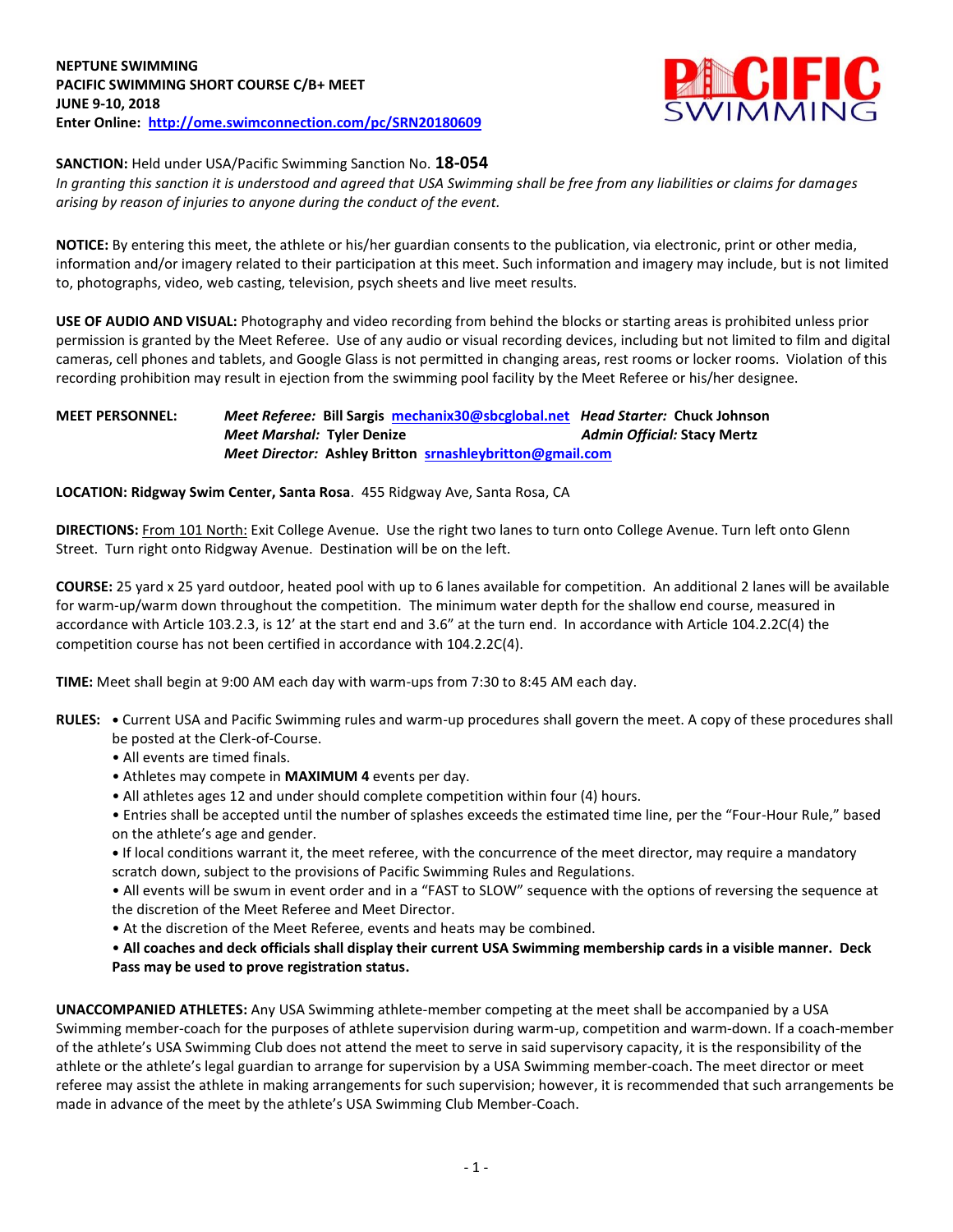**RACING STARTS:** Any athlete entered in the meet shall be certified by a USA Swimming member-coach as being proficient in performing a racing start, or shall start each race from within the water. When unaccompanied by a USA Swimming member coach, it is the responsibility of the athlete or the athlete's legal guardian to ensure compliance with this requirement.

**RESTRICTIONS:** • Smoking and the use of other tobacco products is prohibited on the pool deck, in the locker rooms, in spectator

seating on standing areas and in all areas used by athletes, during the meet and during warm-up periods.

- Sale and use of alcoholic beverages is prohibited in all areas of the meet venue.
- No glass containers are allowed in the meet venue.
- No propane heater is permitted except for snack bar/meet operations.
- All shelters shall be properly secured.
- Changing into or out of swimsuits other than in locker rooms or other designated areas is prohibited.
- No pets allowed on deck, other than service assistance animals.

• Destructive devices, to include but not limited to, explosive devices and equipment, firearms (open or concealed), blades, knives, mace, stun guns and blunt objects are strictly prohibited in the swimming facility and its surrounding areas. If observed, the Meet Referee or his/her designee may ask that these devices be stored safely away from the public or removed from the facility. Noncompliance may result in the reporting to law enforcement authorities and ejection from the facility. Law enforcement officers (LEO) are exempt per applicable laws.

• Operation of a drone, or any other flying apparatus, is prohibited over the venue (pools, athlete/coach areas, spectator areas and open ceiling locker rooms) any time athletes, coaches, officials and/or spectators are present.

**ELIGIBILITY:** • Athletes shall be current members of USA Swimming and enter their name and registration number on the meet entry card exactly as they are shown on their Registration Card. If this is not done, it may be difficult to match the athlete with the registration database. The meet host shall check all athlete registrations against the SWIMS database and if not found to be registered, the Meet Director shall accept the registration at the meet (a \$10 surcharge shall be added to the regular registration fee). Duplicate registrations shall be refunded by mail.

 **Athletes in the "B" Division must have met at least USA Swimming Motivational "B" minimum time standard for their age group and gender. All entry times slower than the listed "B" time standard will be in the "C" Division** • Entries with **"NO TIME" shall be ACCEPTED.**

- Entry times submitted for this meet may be checked against a computer database and may be changed in accordance with Pacific Swimming Entry Time Verification Procedures.
- Disabled athletes are welcome to attend this meet and should contact the Meet Director or Meet Referee regarding any special accommodations on entry times and seeding per Pacific Swimming policy.
- Athletes 19 years of age and over may compete in the meet for time only, no awards. Such athlete shall meet standards for the 17-18 age group.
- Age on the first day of the meet shall determine the athlete's age for the entire meet.

**ENTRY FEES:** \$4.00 per event plus an \$8.00 participation fee per athlete. Entries shall be rejected if payment is not sent at time of request. No refunds shall be made except mandatory scratch downs.

**ONLINE ENTRIES:** To enter online go to **<http://ome.swimconnection.com/pc/SRN20180609>** to receive an immediate entry confirmation. This method requires payment by credit card. Swim Connection, LLC charges a processing fee for this service, equal to \$1 per athlete plus 5% of the total Entry Fees. Please note that the processing fee is a separate fee from the Entry Fees. If you do not wish to pay the processing fee, enter the meet using a mail entry. **Entering online is a convenience, is completely voluntary, and is in no way required or expected of an athlete by Pacific Swimming.** Online entries shall be accepted through **Wednesday, May 30, 2018.**

**MAILED OR HAND DELIVERED ENTRIES**: Entries shall be on the attached consolidated entry form. Forms shall be filled out completely and printed clearly with athlete's best time. Entries shall be postmarked by midnight **Monday, May 28, 2018** or hand delivered by 6:30 p.m, **Wednesday, May 30, 2018**. No late entries shall be accepted. Requests for confirmation of receipt of entries should include a self-addressed envelope.

**Make check payable to**: **Neptune Swimming**

**Mail entries to**: **Neptune Swimming Hand deliver entries to: Neptune Swimming PO Box 317 455 Ridgway Ave Santa Rosa, CA 95402 Santa Rosa, CA 95401**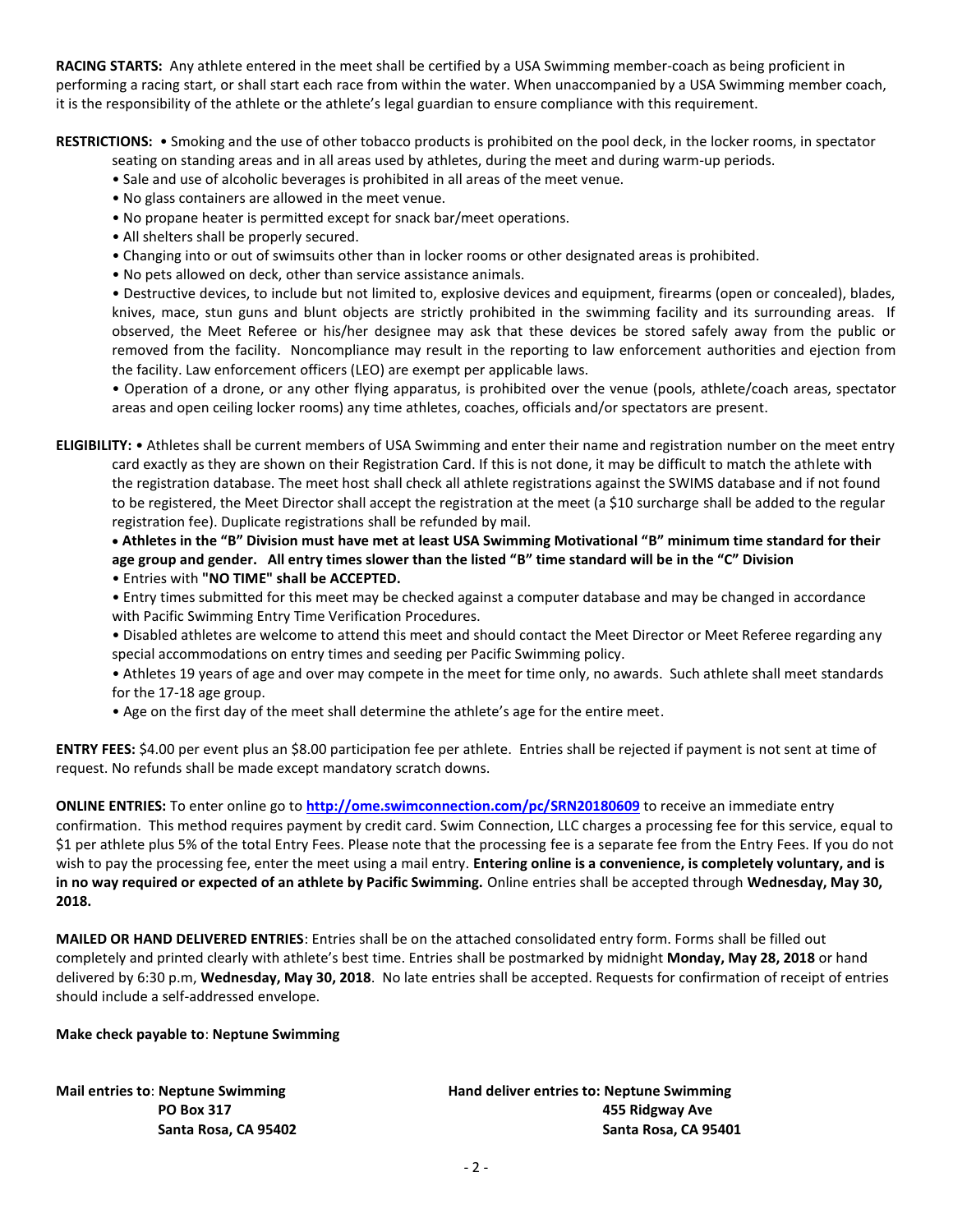**CHECK-IN:** The meet shall be deck seeded. Athletes shall check-in at the Clerk-of-Course. No event shall be closed more than 30 minutes before the scheduled start of the session. Close of check-in for all individual events shall be no more than 60 minutes before the estimated time of the start of the first heat of the event. Athletes who do not check in shall not be seeded and shall not be allowed to compete in that event.

**SCRATCHES:** Any athletes not reporting for or competing in an individual timed final event that they have checked in for shall not be penalized. Athletes who must withdraw from an event after it is seeded are requested to inform the referee immediately.

**AWARDS:** The first 8 places will be awarded for 8 under, 9-10, 11-12, 13 and over age groups in each division. All athletes achieving an A time for the first time will be awarded a standard A medal, regardless of place achieved in the event. No awards will be given for athletes 19 years of age and older. Note: individual awards must be picked up at the meet. We will not mail or distribute awards after the meet.

**ADMISSION:** Free. A 2 program will be available for \$3.00.

**SNACK BAR & HOSPITALITY:** A snack bar will be available throughout the competition. Coaches and working deck officials will be provided lunch. Hospitality will serve refreshments to timers and volunteers.

**MISCELLANEOUS:** No overnight parking is allowed. Facilities will not be provided after meet hours. **SRJC charges \$4.00 per day for all-day parking pass, including weekends and holidays.**

**MINIMUM OFFICIALS**: At least seven days prior to the start of the meet, meet management (Meet Director and/or Meet Referee) shall contact a representative from each club participating in the meet, and provide a preliminary inventory of the officials that club is required to provide for each session. Each club shall, by the start of the meet, provide to the Meet Director or designee a list of Officials who have agreed to represent that club during each session of the meet.

At the meet, meet management shall conduct an inventory of officials, and shall compare the number of athletes entered in each session by each club with the number of officials present representing each club. If meet management certifies that a club has not provided sufficient officials for any session of the meet in accordance with the table below, excluding finals in a prelims and finals meet, the club shall be fined \$100 per missing official per session of the meet.

| Club athletes entered in session | <b>Trained and carded officials required</b> |
|----------------------------------|----------------------------------------------|
| $1 - 10$                         |                                              |
| $11 - 25$                        |                                              |
| 26-50                            |                                              |
| 51-75                            |                                              |
| 76-100                           |                                              |
| 100 or more                      |                                              |

\*Zone 3 shall include assigned and working Colorado, Intermediary/ Chief Timing Judge, and Computer operator in the count of officials for a session although these positions are not carded. Zone 3 shall accept uncarded Trainees in the count of officials for up to two sessions. Clubs may use officials "borrowed" from other clubs, or unattached officials at the meet who agree, to fulfill their obligation under the rule.

## **EVENT SUMMARY**

|             | <b>Saturday Events</b> |             | <b>Sunday Events</b> |               |             |  |  |
|-------------|------------------------|-------------|----------------------|---------------|-------------|--|--|
| 8 and Under | 10 and Under           | 11 and Over | 8 and Under          | 10 and Under  | 11 and Over |  |  |
| 25 Free     | 50 Free                | 100 Free    | 25 Breast            | 50 Back       | 100 Breast  |  |  |
| 25 Back     | 50 Breast              | 100 Back    | 25 Flv               | <b>50 Fly</b> | $100$ Fly   |  |  |
|             | 100 IM                 | 200 IM      |                      | 100 Free      | 200 Free    |  |  |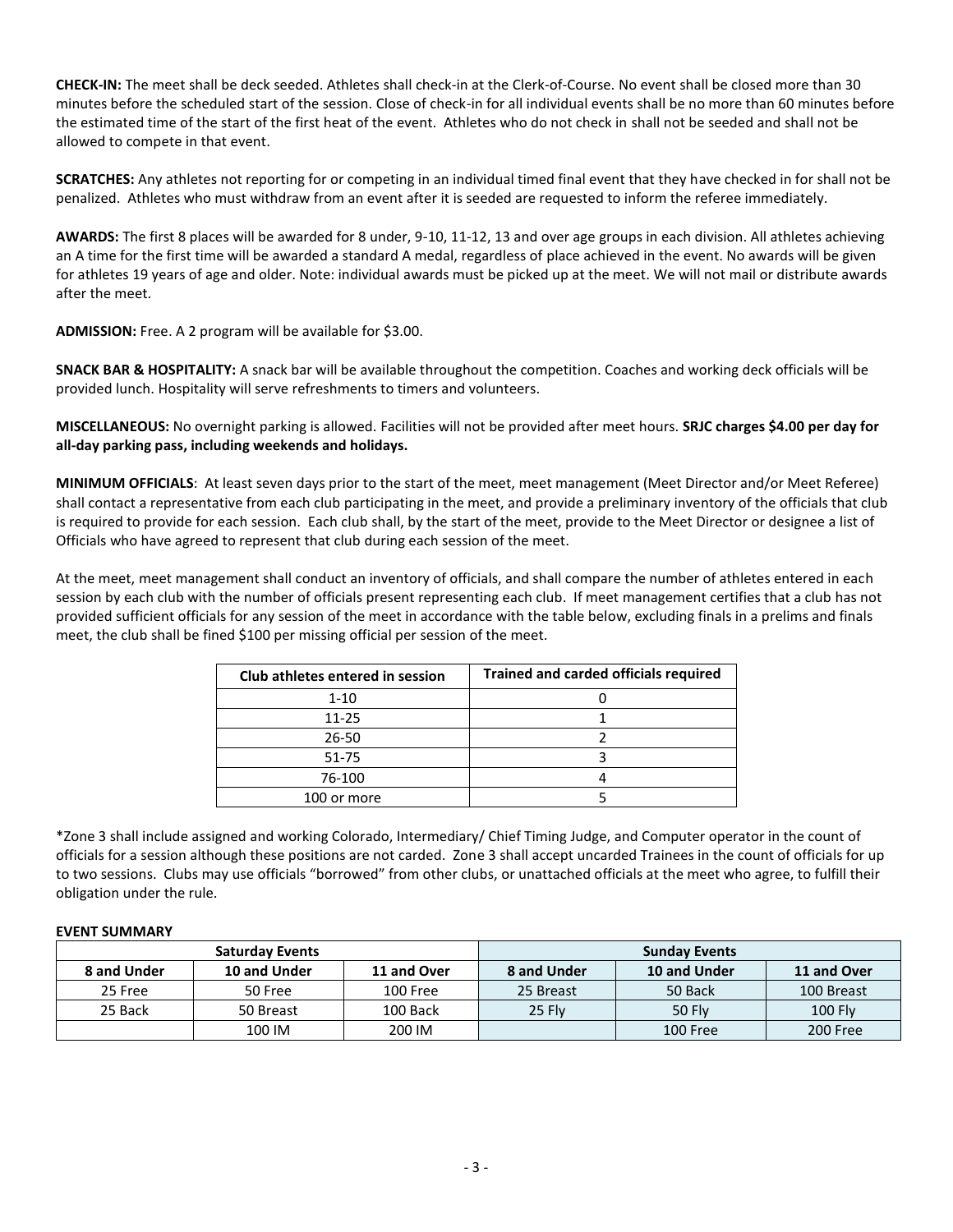| Saturday Events        |           |          |               |  |  |  |  |  |  |
|------------------------|-----------|----------|---------------|--|--|--|--|--|--|
| Meet Starts at 9:00 AM |           |          |               |  |  |  |  |  |  |
| Women's Event #        | Age Group | Event    | Men's Event # |  |  |  |  |  |  |
| 1                      | 11 Over   | 100 Free | 2             |  |  |  |  |  |  |
| 3                      | 11 Over   | 100 Back | 4             |  |  |  |  |  |  |
| 5                      | 10 Under  | 50 Free  | 6             |  |  |  |  |  |  |
| 7                      | 10 Under  | 8        |               |  |  |  |  |  |  |
| 9                      | 11 Over   | 200IM    | 10            |  |  |  |  |  |  |
| 11                     | 10 Under  |          | 12            |  |  |  |  |  |  |
| 13                     | 8 Under   | 25 Free  | 14            |  |  |  |  |  |  |
| 15                     | 8 Under   | 25 Back  | 16            |  |  |  |  |  |  |

| <b>Sunday Events</b>   |           |            |               |  |  |  |  |  |  |
|------------------------|-----------|------------|---------------|--|--|--|--|--|--|
| Meet Starts at 9:00 AM |           |            |               |  |  |  |  |  |  |
| Women's Event #        | Age Group | Event      | Men's Event # |  |  |  |  |  |  |
| 17                     | 11 Over   | 100 Breast | 18            |  |  |  |  |  |  |
| 19                     | 11 Over   | 100 Fly    | 20            |  |  |  |  |  |  |
| 21                     | 10 Under  | 22         |               |  |  |  |  |  |  |
| 23                     | 10 Under  | 50 Fly     | 24            |  |  |  |  |  |  |
| 25                     | 11 Over   | 200 Free   | 26            |  |  |  |  |  |  |
| 27                     | 10 Under  | 100 Free   | 28            |  |  |  |  |  |  |
| 29                     | 8 Under   | 25 Breast  | 30            |  |  |  |  |  |  |
| 31                     | 8 Under   | 25 Fly     | 32            |  |  |  |  |  |  |

Use the following URL to find the time standards: **<http://www.pacswim.org/swim-meet-times/standards>**